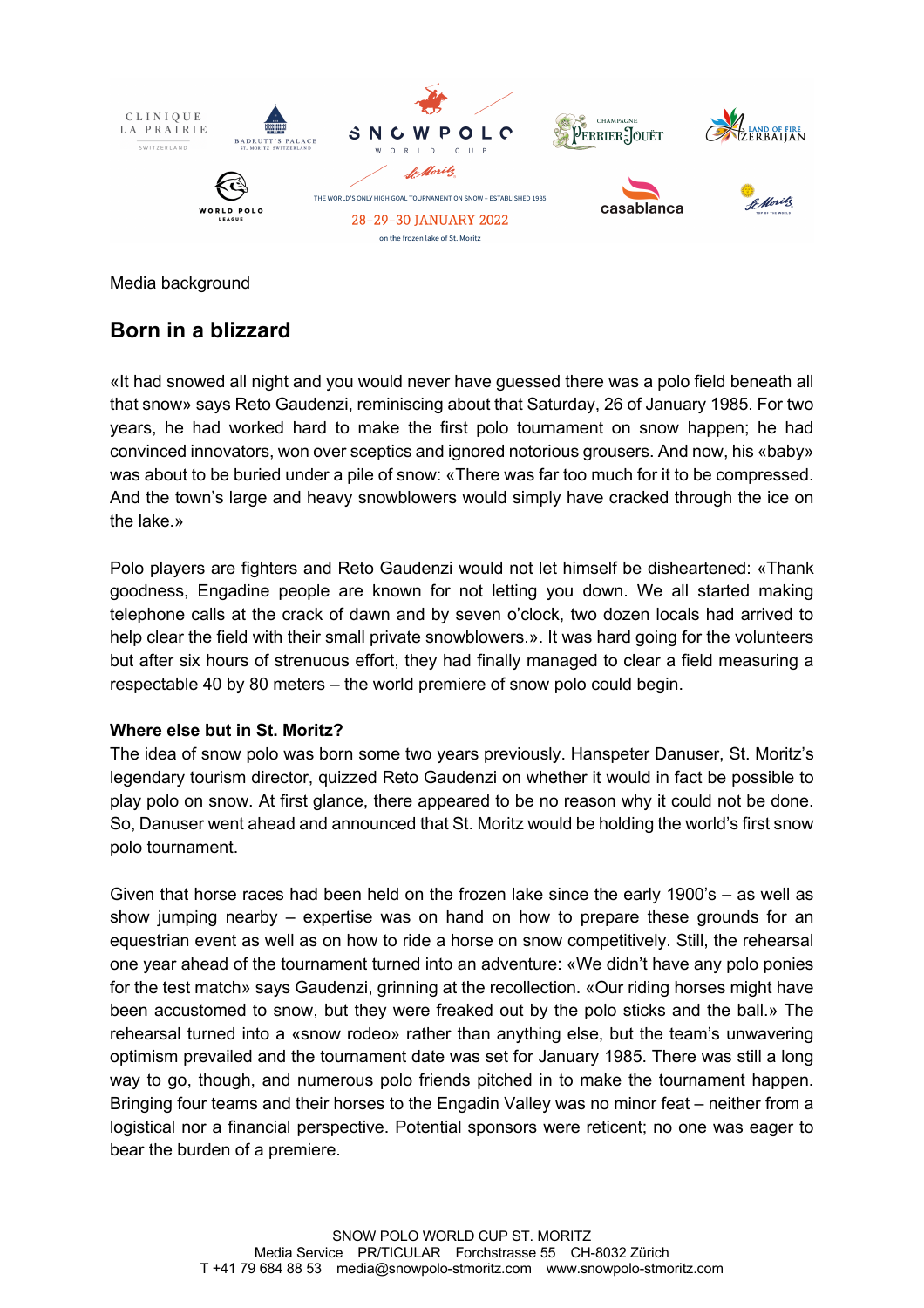

#### -2-

Hanspeter Danuser enabled a meeting between Reto Gaudenzi and Cartier's country manager Horst Edenhofer, who took to the idea quickly and in turn was able to convince his managers in Paris. The pioneering team around Reto Gaudenzi organised the St. Moritz tournament for 15 years. Over time, it grew into one of the key sporting and social events of the world polo community and a fixture in St. Moritz's diverse winter programme. In 1999, Gaudenzi and his team handed over responsibility to their successors and were looking forward to seeing their initiative flourish further.

After its 2014 edition, having lost both organisers and financial backers, the tournament was facing an uncertain future. Reto Gaudenzi, who by now organises polo tournaments around the world, immediately stepped into the breach: «We were distressed by the uncertain future of this top event in St. Moritz's social and sportive calendar.» Together with other Swiss polo enthusiasts, he founded Evviva Polo St. Moritz Ltd and made his comeback as organiser of «his» tournament.

It would have been impossible to carry out a tournament for 35 years in a row without support from others: sponsors, benefactors, the city council, the tourism organisations and, not to forget, myriad volunteers have each contributed in their way towards making the event happen.

### **Out of the blizzard into the world**

The very first polo matches on snow were played, that said Saturday in January 1985, in heavy snowfall, making for minimal visibility and horses treading in deep snow, on a field five times smaller than today. That did not prevent the novel concept from turning into a success. The weather changed overnight and the following day awoke to brilliant sunshine, drawing a large crowd to the event. With more than a thousand spectators and a hundred journalists or more, the world premiere of snow polo got off to a brilliant start.

Since then, snow polo has been adopted around the world, which helped spread the fascination for this ancient sport dating back to 600 BC. The St. Moritz tournament remains unrivalled: being the only high-goal tournament on snow, St. Moritz is still the most important meeting place of the world snow polo community.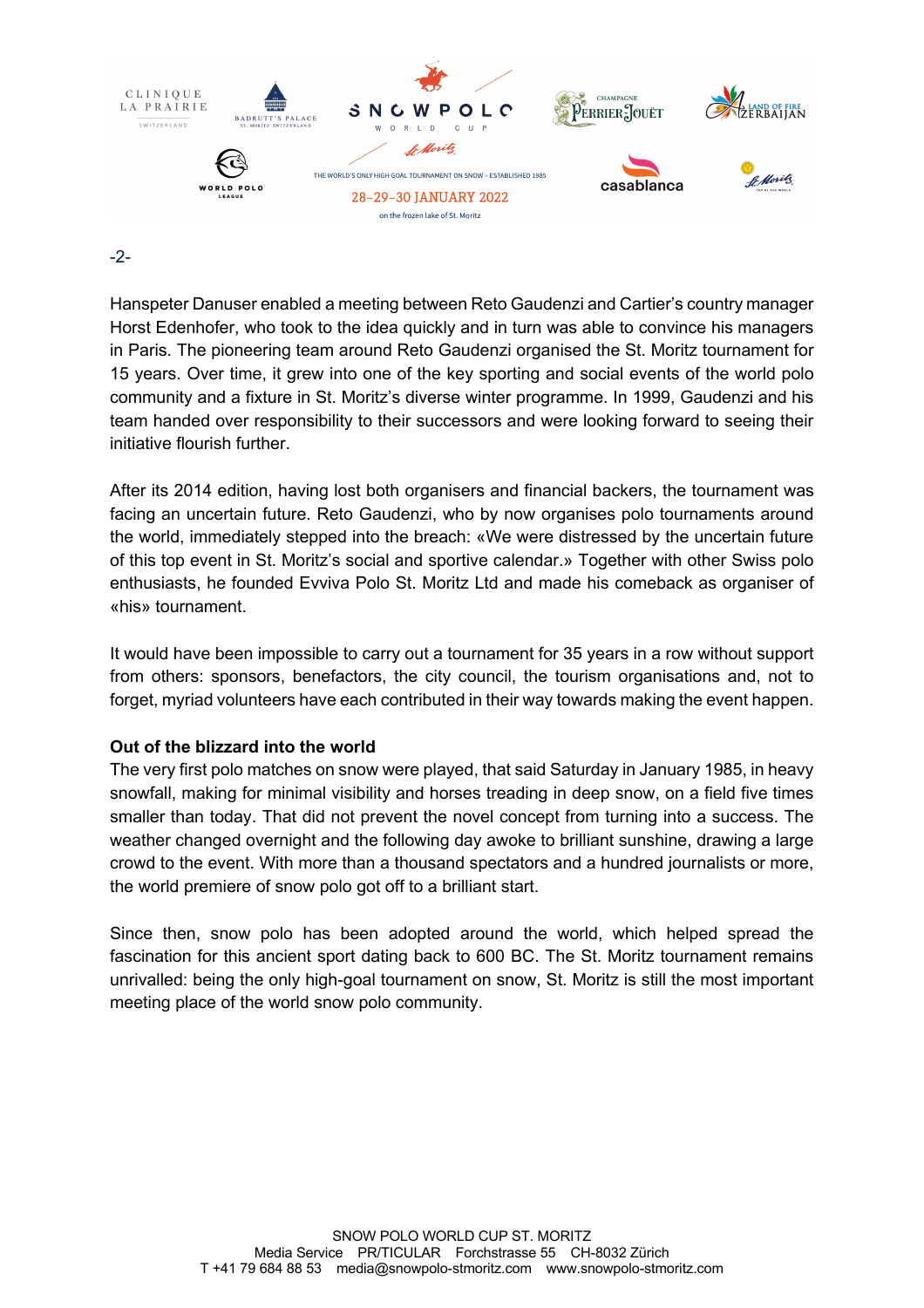

-3-

**Hintergrund** 

# **Geboren in einem Schneesturm**

«Es hatte die ganze Nacht geschneit und das Polofeld war unter dem Neuschnee nicht mehr zu erkennen», erinnert sich Reto Gaudenzi an den Samstag, 26. Januar 1985. Zwei Jahre lang hatte er auf das weltweit erste Snow Polo Turnier hingearbeitet; Innovative überzeugt, Zweifler bekehrt und notorische Meckerer ignoriert. Und nun drohte sein «Baby» im Schnee zu versinken: «Der Schnee lag zu hoch, um ihn einfach platt zu walzen, aber die grossen Räumungsmaschinen der Gemeinde waren für das Eis auf dem See einfach zu schwer.»

Polospieler sind Kämpfer, und so liess sich Gaudenzi nicht entmutigen: «Zum Glück sind die Einheimischen bekannt dafür dass sie dich nicht einfach hängen lassen. Wir hängten uns also mitten in der Nacht an die Telefone und um 7 Uhr standen zwei Dutzend Freiwillige mit kleinen Schneefräsen bereit, um das Feld frei zu räumen». Wir kamen mit ihren kleinen Maschinen fast nicht voran, aber nach sechs schweisstreibenden Stunden hatten wir immerhin ein Feld von 40 auf 80 Meter freigeräumt: Die Weltpremiere des Snow Polo konnte beginnen.

### **Wo, wenn nicht in St. Moritz?**

Die Idee zum Snow Polo war gut zwei Jahre vorher entstanden. Der legendäre St. Moritzer Kurdirektor Hanspeter Danuser hatte Gaudenzi darauf angesprochen, ob man Polo nicht auch auf Schnee spielen könne. Auf den ersten Blick sprach nichts dagegen, und so kündigte Danuser kurzerhand an, St. Moritz werde das erste Snow Polo Turnier der Welt ausrichten.

Schon seit Anfang des 20. Jahrhunderts finden auf dem St. Moritzersee Pferderennen und gleich daneben auch ein Springreiten statt. Das Know-how zur Präparierung eines Platzes und zum Pferdesport im Schnee waren also vorhanden. Das Probetraining ein Jahr vor dem Turnier wurde dennoch zum Abenteuer: «Für unseren Test hatten wir keine Polo-Ponys zur Hand,» lacht Gaudenzi. «Unsere Reitpferde kannten zwar den Schnee, aber die Polo-Sticks und der Ball machten sie total verrückt».

Der Test geriet so zum «Snow Rodeo», aber der Optimismus aller Beteiligten obsiegte und das Turnier wurde auf den Januar 1985 angesetzt. Bis dahin war es freilich noch ein weiter Weg, bei dem viele Polofreunde halfen. Vier Teams mit Pferden ins Engadin zu bringen, war ein Kraftakt – auch finanziell. Das Echo bei potentiellen Sponsoren war verhalten positiv. Niemand wollte das Risiko einer Premiere mittragen.